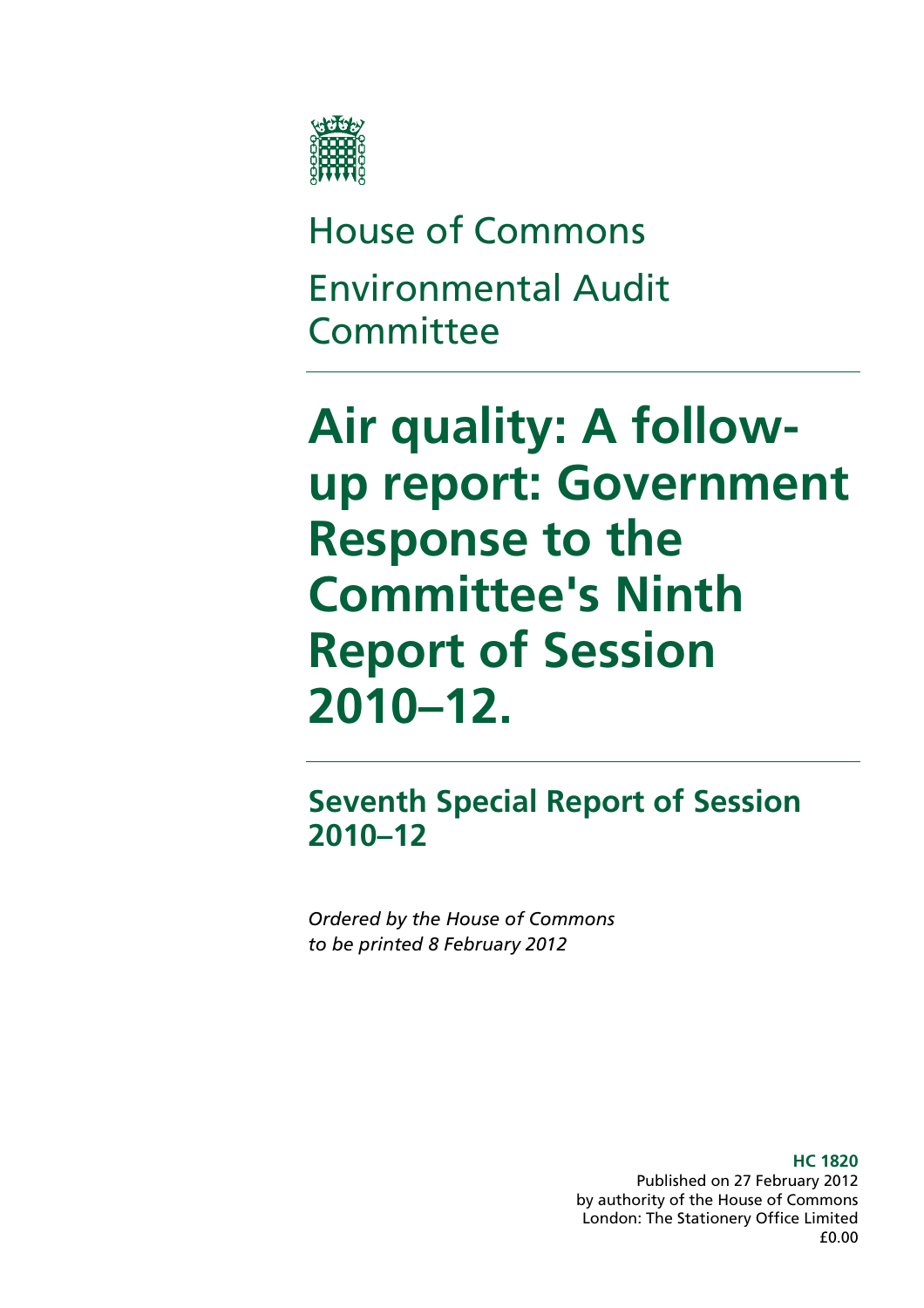#### **Environmental Audit Committee**

The Environmental Audit Committee is appointed by the House of Commons to consider to what extent the policies and programmes of government departments and non-departmental public bodies contribute to environmental protection and sustainable development; to audit their performance against such targets as may be set for them by Her Majesty's Ministers; and to report thereon to the House.

#### **Current membership**

Joan Walley MP *(Labour, Stoke-on-Trent North)* (Chair) Peter Aldous MP *(Conservative, Waveney)*  Richard Benyon MP (*Conservative, Newbury*) *[ex-officio]*  Neil Carmichael MP *(Conservative, Stroud*) Martin Caton MP (*Labour, Gower*) Katy Clark MP (*Labour, North Ayrshire and Arran*) Zac Goldsmith MP (*Conservative, Richmond Park*) Mark Lazarowicz MP (*Labour/Co-operative, Edinburgh North and Leith*) Caroline Lucas MP (*Green, Brighton Pavilion*) Ian Murray MP (*Labour, Edinburgh South*) Sheryll Murray MP (*Conservative, South East Cornwall*) Caroline Nokes MP (*Conservative, Romsey and Southampton North*) Mr Mark Spencer MP (*Conservative, Sherwood*) Paul Uppal MP (*Conservative, Wolverhampton, South West* Dr Alan Whitehead MP *(Labour, Southampton Test)*  Simon Wright MP *(Liberal Democrat, Norwich South)* 

The following member was also a member of the Committee during the Parliament:

Simon Kirby MP (*Conservative, Brighton Kemptown*)

#### **Powers**

The constitution and powers are set out in House of Commons Standing Orders, principally in SO No 152A. These are available on the internet via www.parliament.uk.

#### **Publication**

The Reports and evidence of the Committee are published by The Stationery Office by Order of the House. All publications of the Committee (including press notices) are on the internet at www.parliament.uk/eacom. A list of Reports of the Committee in the present Parliament is at the back of this volume.

The Reports of the Committee, the formal minutes relating to that report, oral evidence taken and some or all written evidence are available in a printed volume.

Additional written evidence may be published on the internet only.

#### **Committee staff**

The current staff of the Committee are Simon Fiander (Clerk), Edward White (Second Clerk), Lee Nicholson (Committee Specialist), Andrew Wallace (Senior Committee Assistant), Anna Browning (Committee Assistant), Ed Bolton (Committee Support Assistant) and Nicholas Davies (Media Officer).

#### **Contacts**

All correspondence should be addressed to the Clerk of the Environmental Audit Committee, House of Commons, 7 Millbank, London SW1P 3JA. The telephone number for general enquiries is 020 7219 6150; the Committee's email address is eacom@parliament.uk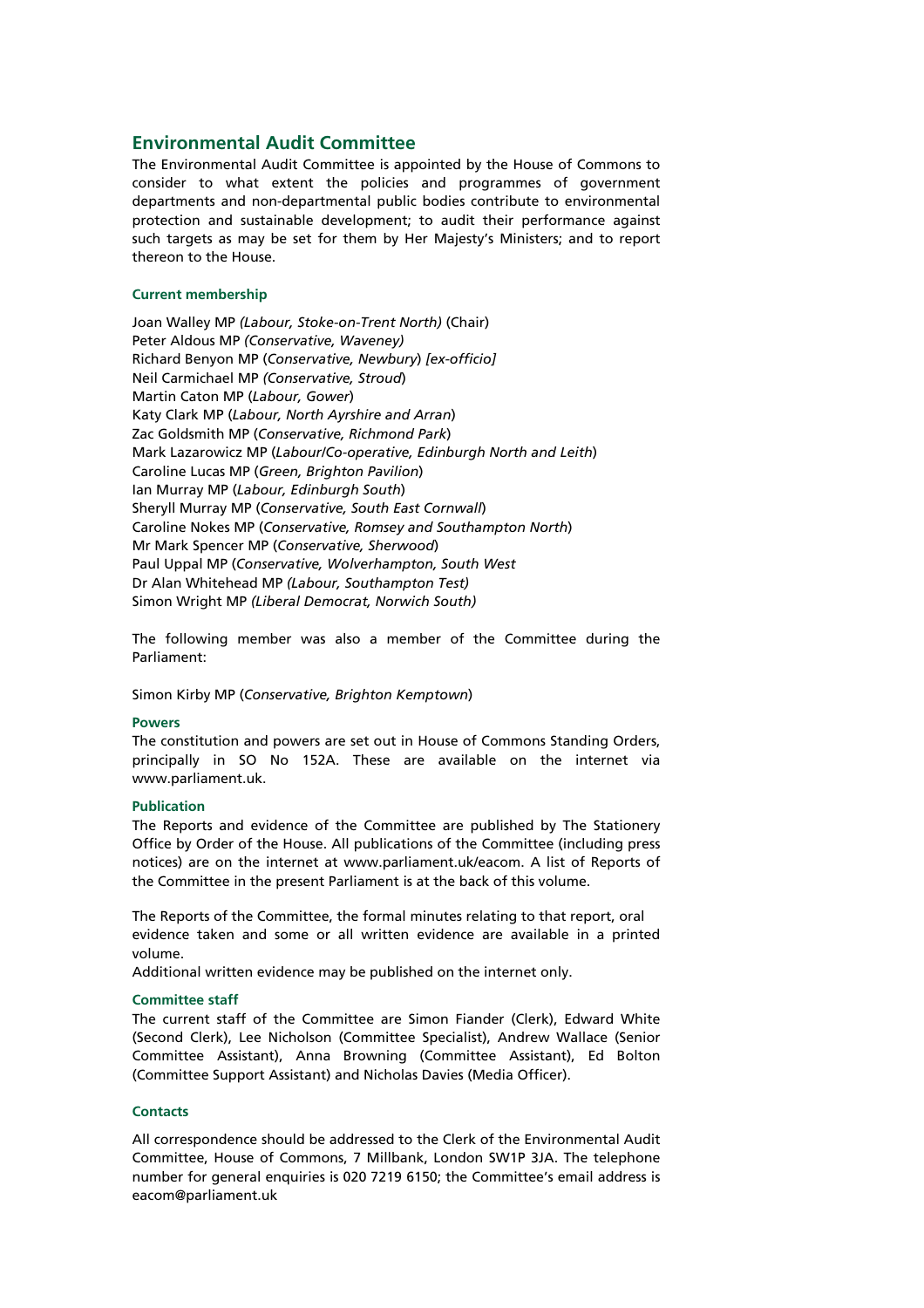# Seventh Special Report

The Environmental Audit Committee reported to the House on *Air Quality: a follow up report* in its Ninth Report of Session 2010–12, published on 14 November 2011 (HC1024). The Government response to the Committee's Report was received on 31 January 2012 and is appended below.

# Appendix—Government response

### **Summary**

1. The Government welcomes this further report on air quality from the Environmental Audit Committee and is pleased to respond to the Committee's recommendations.

2. The Government fully acknowledges the significant health and environmental benefits from reducing air pollution, which have been translated into substantial quantified economic benefits. Given these, it agrees with the Committee about the importance of securing further improvements. However the Government does not accept the Committee's view that it has failed to get to grips with the issue of air pollution. he Government has made a commitment to work towards full compliance with EU air quality standards and these, together with the significant public health and environmental benefits, are the central drivers for policy in this area.

3. The Government published its response to the EAC's March 2010 report on air quality in November 2010. Since then there have been significant developments in air quality policy both in terms of our understanding of the health impacts and in our understanding of the scale of challenge in achieving further improvements, especially in the short term.

4. Significant reductions have been achieved in emissions of lead, sulphur dioxide, particulate matter and oxides of nitrogen over many years. As a result, the UK now meets EU limit values for nearly all pollutants. The European Commission granted the UK additional time to meet the  $PM_{10}$  limit value in London until June 2011, and we will report on 2011 compliance for this pollutant in September 2012. The London Mayor's air quality strategy sets out a range of measures to reduce pollution in this area. or  $NO<sub>2</sub>$  the position is much more challenging and accelerating expected reductions especially in transport emissions is proving to be very difficult. This is not just the case for the UK—most Member States in the European Union reported some level of non-compliance in 2010.

5. The UK published in September 2011 air quality plans for achieving  $NO<sub>2</sub>$  limit values. These identified the most significant contributor to the current scale of exceedences of the limit values as being the failure of EU vehicle emission standards for oxides of nitrogen  $(NO<sub>x</sub>)$  to achieve the reductions intended for this pollutant. At the same time there had been increased dieselisation of the vehicle fleet and increased van and bus activity in urban areas. The combined effect of these factors has, meant that roadside levels of  $NO<sub>2</sub>$  had not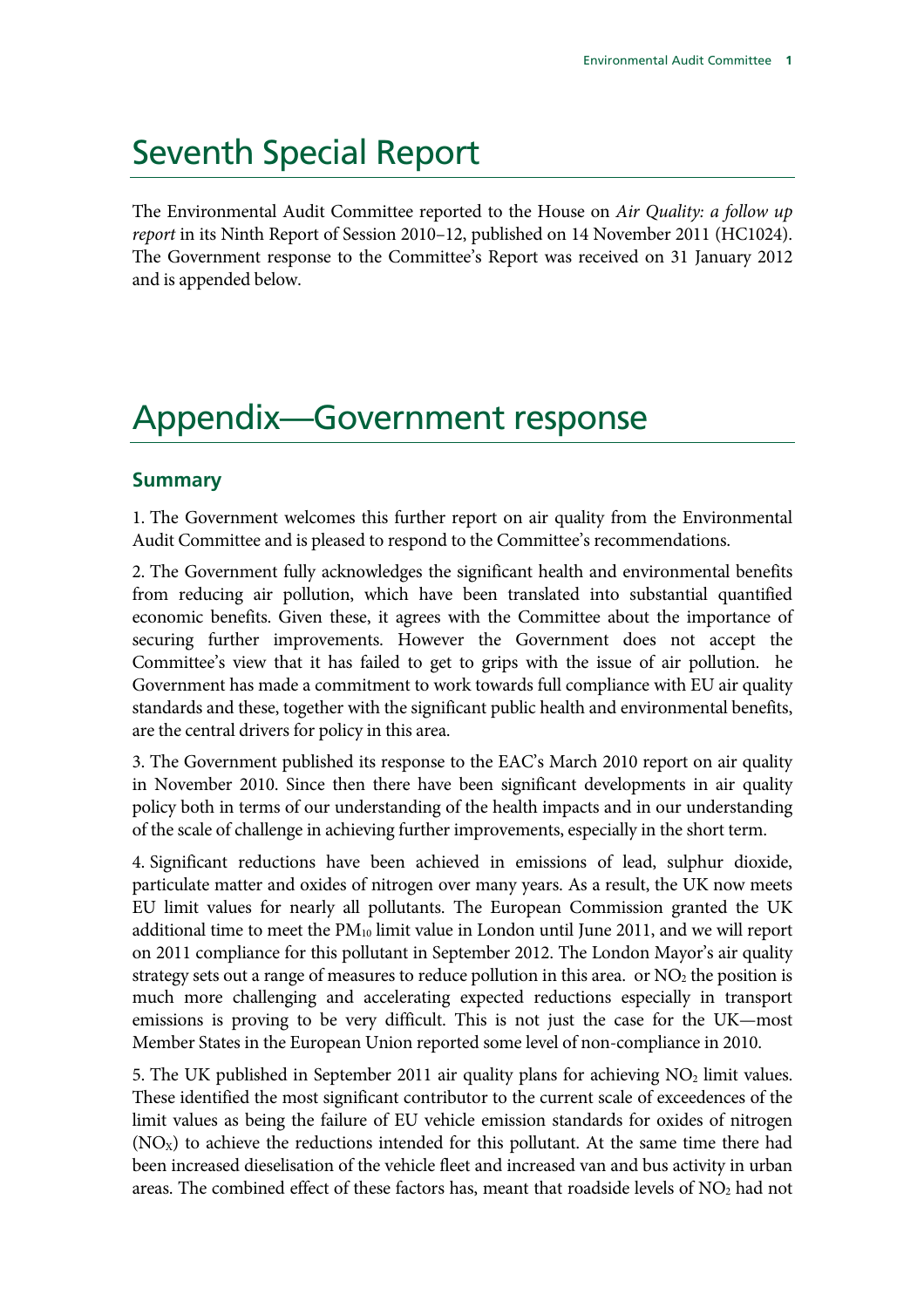decreased as expected and, in places, had increased leading to more  $NO<sub>2</sub>$  exceedences and declarations of air quality management areas at local level. Moreover, as has been acknowledged by the EAC, the underperformance of these technologies means that measures to accelerate the uptake of newer emission standards through low emission zones or in other ways must be scrutinised carefully to ensure money is targeted in a way that can be relied upon to deliver intended outcomes.

6. Securing further improvements in air quality cannot be considered in isolation from the precise policy measures available. Because of the significance of transport emission sources to air pollution, the choice of transport policy measures is especially important. The Committee did not in its report recommend any specific policy measures other than that the Government should establish a national framework for low emission zones, which we are already investigating (see below our response to recommendation 10). There are, however, difficult choices to be made for both national and local government in the selection of policy measures and a number of factors that need to be considered by local government in relation to implementing low emission zones. his is because low emission zones affect transport choices and priorities, as well as having implications for economic growth including at the local level. The pace at which we can achieve further reductions in  $NO<sub>2</sub>$  must be realistic and sustainable, and be balanced against the pace of economic growth and resources available.

7. Local action is important in improving air quality in local 'hotspots' and working with local industry and other authorities to manage air quality. The Localism Act (given Royal Assent in November 2011) puts greater power in the hands of local government and local communities to influence decisions in their area and to support sustainable growth and development. These decisions can significantly affect local air quality; and local authorities have continuing responsibilities to assess and improve air quality where national objectives or limit values are at risk. The powers in Part 2 of the Localism Act to pass on infraction fines are intended to encourage local authorities to meet their European obligations and act responsibly. Part 2 of the Act will only be used in exceptional circumstances, after all the UK has never been fined for an infraction.

8. The Government is supporting action by local authorities to investigate measures to improve local air quality, and in 2011 allocated £3m towards local action. More widely, hundreds of millions of pounds have been allocated towards measures to support local sustainable transport, carbon reduction and economic growth; and many of these projects have potential to improve air quality in addition to meeting their primary objectives. The Government will continue to work with local authorities to deliver improvements and to encourage local authority decision makers to consider and, where practicable, to take measures within their powers to improve air quality.

9. The Government sees public awareness as central to achieving its goals on improving air quality; and a top priority is ensuring businesses and the public understand both the health impacts, and the actions that can be effective in reducing those health impacts. Since the Government's response to the Committee's first inquiry, substantial progress has been made regarding our understanding of the health impacts of air pollution and how this can be used in public communication.

10. The Government is proposing a new emphasis on air pollution in public health policy through the recently published Public Health Outcomes Framework. (see response to Recommendation 9 below). In preparation for this, it consulted widely on proposals for a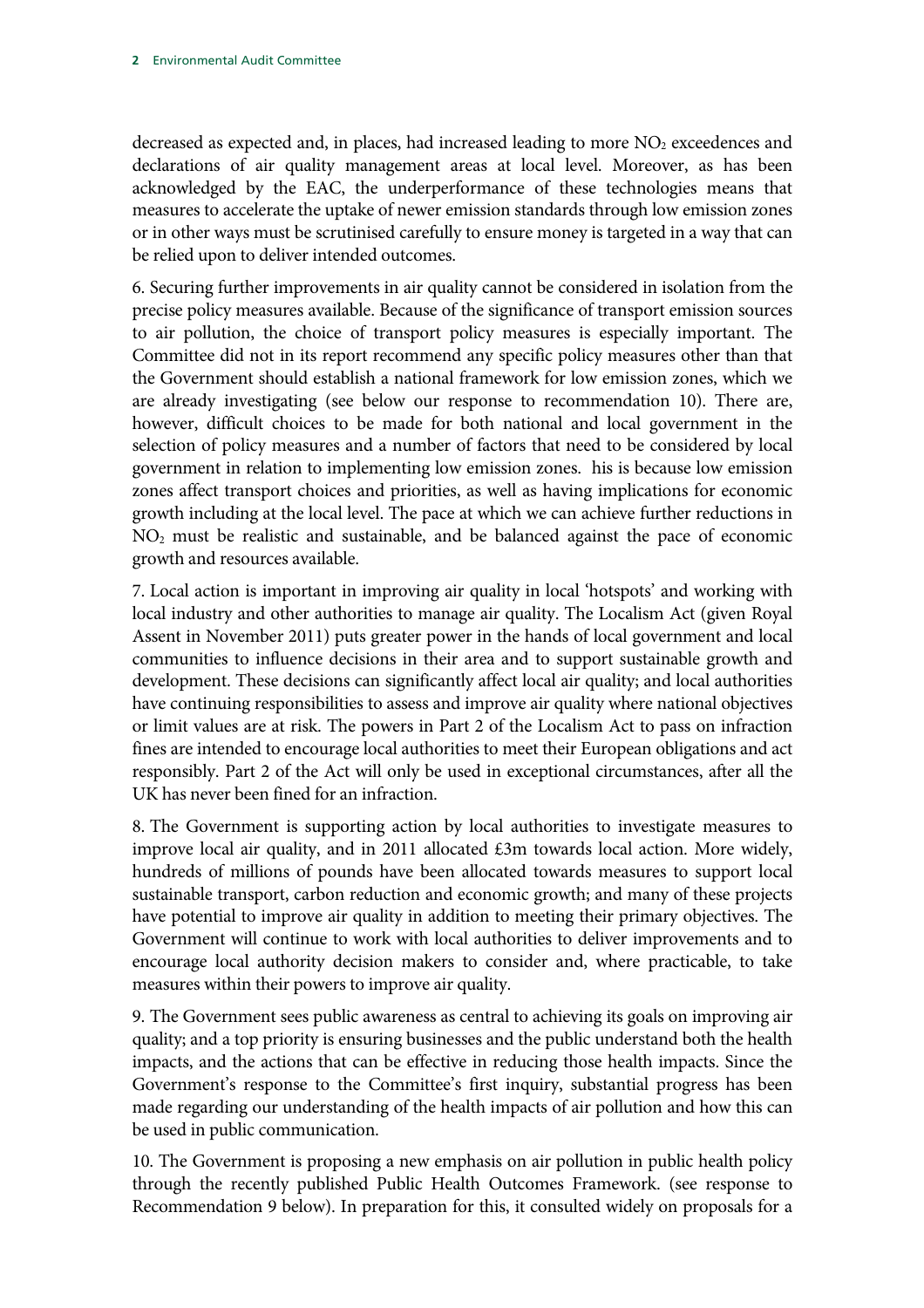new strategic outcomes framework for public health outcome indicators. Based on the significant public health impact of particulate air pollution, we have included an air pollution indicator in the published framework. This indicator is based on the mortality effect of man-made particulate air pollution, measured as fine particulate matter,  $PM_{2.5}$ . This is intended to raise awareness of air quality as a public health issue with local authorities, in their capacity of having oversight for public health in their areas, as well as with GPs and Directors of Public Health at the local level.

11. We strongly welcome the engagement of the public and public campaigns in air quality especially the Healthy Air Campaign initiated by Environmental Protection UK and now supported by other sponsors. Only through better understanding can we hope to have a measured debate about air quality and the available measures to improve air quality and public health. Defra supports local action to raise public awareness on air quality, and is in discussion with the Healthy Air Campaign on opportunities for joint working. We would like to see a wider range of bodies supporting this and other campaigns.

# Response to Recommendations

### **Particulate Matter**

1.**There is still much to be done to resolve the situation in London. The Olympics Delivery Authority has made a commitment to holding the greenest Olympics ever, but we note that it is proving difficult to for the Mayor to make the required policy tradeoffs and achieve acceptable levels of air quality. We welcome Defra's consultation to invite views on the short-term measures that have been adopted in London, but the fact that these measures have had to be used clearly indicates that air quality is not being addressed in the long-term. Further measures must address the causes of air pollution and must be more credible than spraying the roads with adhesive. (Paragraph 16)**

12. London is the largest city in the European Union and one of the most vibrant and diverse in its economy. This represents particular challenges for the UK Government, the Mayor and London Boroughs to enable sustainable growth and to support improvements in air quality. We expect to have met  $PM_{10}$  limit values in London in 2011—a notable achievement given the difficulties many other European cities are having complying with the standards for this pollutant. We agree that there is further work to do to reduce  $NO<sub>2</sub>$ levels in London (and elsewhere) and to achieve further reductions in particulate matter including fine particulate matter ( $PM<sub>2.5</sub>$ ) and black carbon. However the EAC is wrong to say that air quality in London is not being addressed in the long term. Indeed a number of important measures have been taken by the current Mayor to improve air quality in London including over the longer term, with significant support from the UK Government.

13. In April 2011, following a detailed technical assessment, the European Commission published their Decision, confirming that the air quality plan for Greater London showed that the daily limit value for  $PM_{10}$  was expected to be met by 11 June 2011. The extension of the compliance deadline to that date was on condition that the air quality plan was updated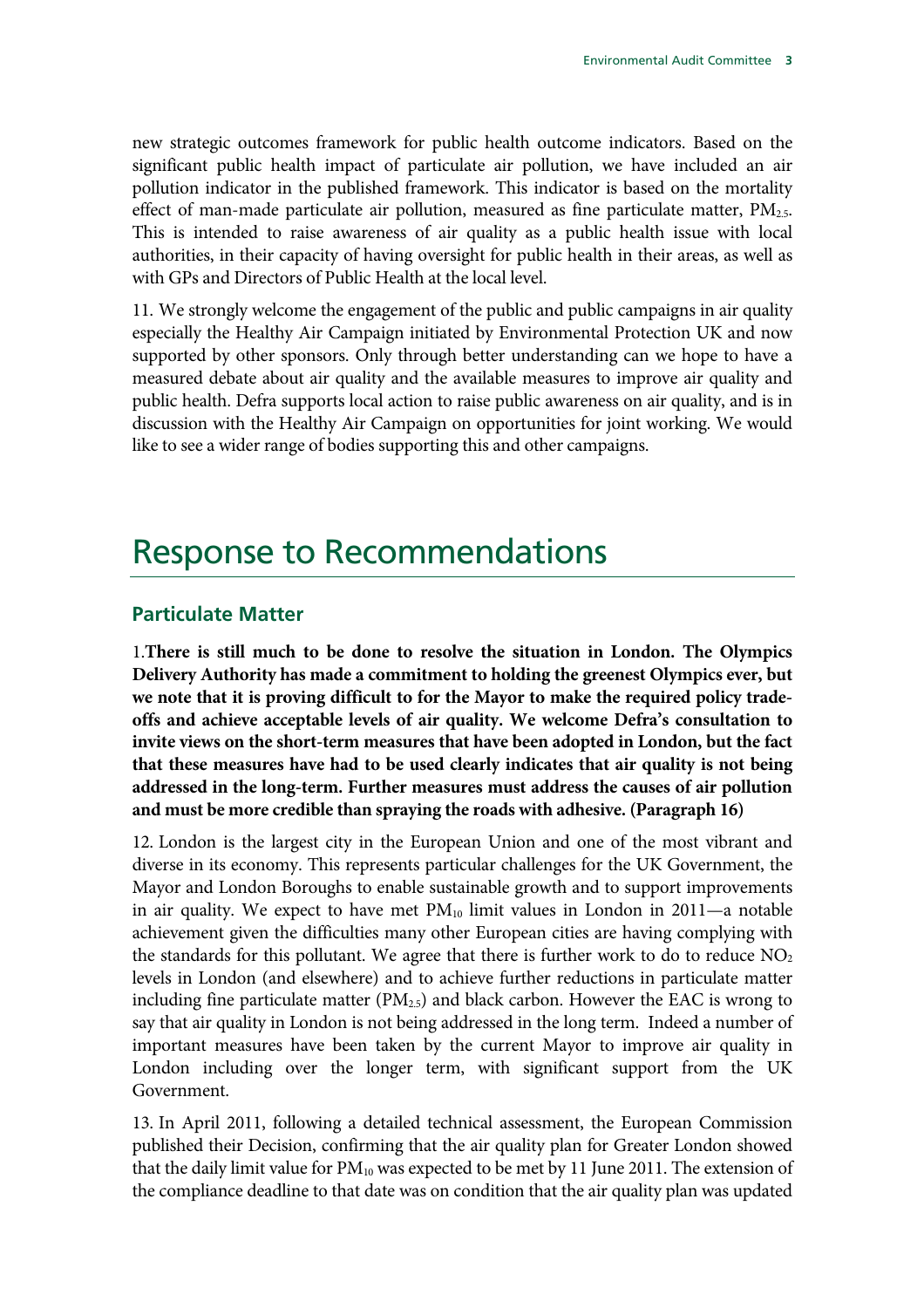to detail measures to minimise the risk of exceedences to the limit value after this deadline. The UK Government went on to allocate an additional £5 million to the Mayor to further support the various local measures being taken to improve air quality. An update on delivery of these measures, which were set out in the Mayor's Air Quality Strategy, was submitted to the European Commission, who have now confirmed that the conditions of their Decision have been met. In response to stakeholder interest in these local measures, the Government invited comments on the update; and the deadline for response was 6 January 2012. A small number of responses have been received; and these will be taken into consideration in ongoing discussions with the Mayor and the GLA to improve air quality in London.

14. The Mayor of London published his Air Quality Strategy for London on 14 December 2010. This set out both the short and long term measures the Mayor would take to improve air quality in London with respect to particulate matter and nitrogen dioxide. London has the world's largest Low Emission Zone introduced in 2008. In January 2012 the standards for heavy duty vehicles operating in the zone were tightened to at least Euro IV emission standards for particulate matter; and also to include vans and minibuses for the first time, reducing emissions from 150,000 commercial vehicles operating in London (light duty vehicles are now expected to meet at least Euro III standards for particulate matter).

15. Other long term measures set out in the Mayor's Air Quality Strategy include measures to introduce age based limits for taxis and private hire vehicles, promoting smarter travel options including record investment in cycling, and further improvements to the London bus fleet. The strategy also contains measures to reduce emissions from homes, businesses and industrial sources, including retrofitting up to 1.2m homes with more efficient energy systems. These measures are expected to deliver significant long term reductions in air pollutant emissions, and consequential improvements in London's air quality, and build on a number of initiatives implemented in previous years. The measures in the Mayor's Strategy, along with natural fleet turnover, are expected to reduce  $PM_{10}$  and  $NO<sub>X</sub>$  emissions by a third by 2015. For  $NO<sub>X</sub>$  the measures in the Mayor's Air Quality Strategy and natural fleet turnover should reduce emissions in Greater London by 20,000 tonnes in 2015.<sup>1</sup>

16. In April 2011 the Government allocated to the Mayor of London a further £5 million to help extend his programme of local measures including a range of targeted hotspot measures to improve air quality in those areas most at risk from exceeding EU limit values. This "Clean Air Fund" included support for:

- Targeted cleaning at priority locations and increased application of dust suppressants;
- Reducing idling at priority locations, including marshalling and taxi management at rail stations and "no-idling" awareness raising;
- Installing Diesel Particulate Filters (DPFs) on older buses;
- Installing green infrastructure, such as trees, green walls and green screens; and
- Working with businesses to reduce their air quality footprint, for example, by sharing deliveries with other businesses or encouraging their staff to walk to meetings rather than take a taxi.

1 http://www.london.gov.uk/sites/default/files/MAQS%20Executive%20Summary%20FINAL.pdf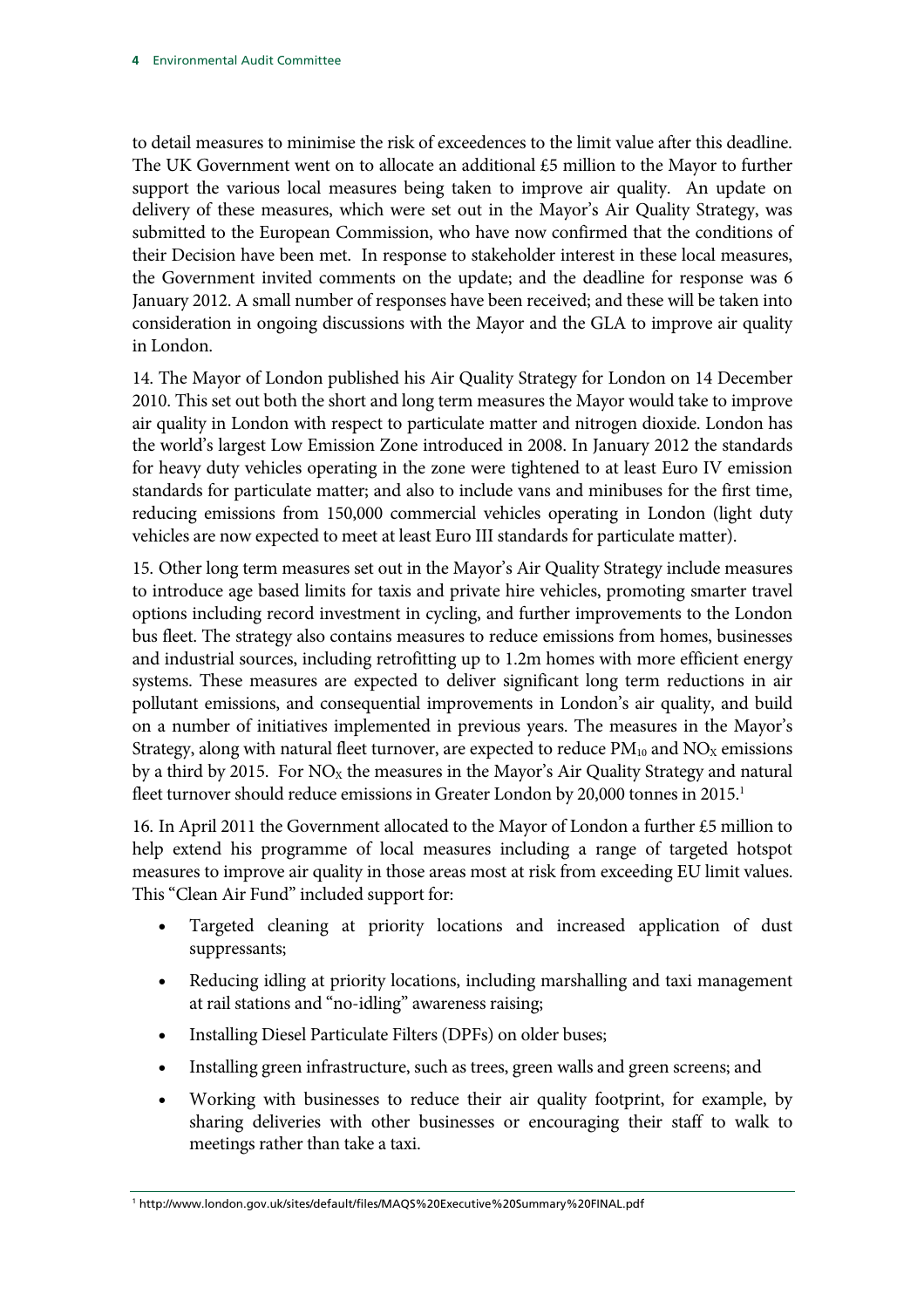17. This programme represents a mix both of well established measures to reduce air pollution from transport and of others which are more innovative in their approach. TfL is monitoring their effectiveness. TfL published a report on "Targeted Application of Calcium Magnesium Acetate (CMA)" in August 2011. This report showed that repeated applications of dust suppressants were effective at reducing particulates by around 10 per cent over 24-hour periods<sup>2</sup>. The bulk of the Mayor's Air Quality Strategy consists of long term measures intended to achieve on-going reductions in emissions of  $PM_{10}$  and  $NO<sub>x</sub>$ . Most recently the Government has awarded a further £5m of funding to the Mayor expressly to support the retrofit of  $NO<sub>X</sub>$  abatement technology to older London buses, to be match-funded by another £5m from TfL. This is a major investment for cleaner air in the capital, and will reduce harmful emissions from nearly 1,000 London buses. This is anticipated to result in a 400 tonne reduction in  $NO<sub>X</sub>$  emissions and represents an important contribution to reducing  $NO<sub>2</sub>$  concentrations.

18. The measures in the Mayor's air quality strategy will contribute to reductions in emissions in the run up to the London Olympics in summer 2012 as well as beyond. During the Games TfL will also be working with businesses to consider alternative ways of working and travelling, including home and flexible working, travelling into work at different times and encouraging staff to walk or cycle into work. London 2012 will be a "public transport Games" with spectators travelling to London venues by public transport, cycling or on foot. To help achieve this, ticketed spectators for London events will receive a Games Travelcard for London's public transport system on that day. There will be no private car parking for spectators at any venue, except for limited Blue Badge parking.

19. The most likely health risk arising from air pollution during the Olympic Games is from an ozone event (i.e. short-term effects of elevated levels) where the combination of air masses from continental Europe and warm weather with prolonged sunshine lead to elevated levels. Scope for local action in these circumstances is extremely limited, as such events are meteorologically driven and need long term international commitments to reduce emissions of precursor pollutants. Measures are in place to ensure regular advice is provided through LOCOG to the IOC on air quality at Games venues and also to the public.

## **Nitrogen Dioxide**

2.**We can see no circumstances in which a delay in achieving [EU limit value] targets or a lessening of these targets would be acceptable. Any delay or lessening would simply put more lives a risk. We see a case for arguing that fines would not be appropriate if the means for delivering them is not available, but this case has not yet been adequately made. The Government must set out how it intends to achieve EU targets. It must say, in its response to this report, whether or not it intends to push for less stringent targets when air quality legislation is reviewed in 2013. Its apparent tactic of avoiding EU fines by applying for extensions to limit value targets, with an expectation that target values will be diluted in the near future, is putting the health of UK residents at risk. (Paragraph 20)**

3. **Applications for compliance extensions which lack sufficient policy measures to back them up could result in unlimited fines from the European Commission. The**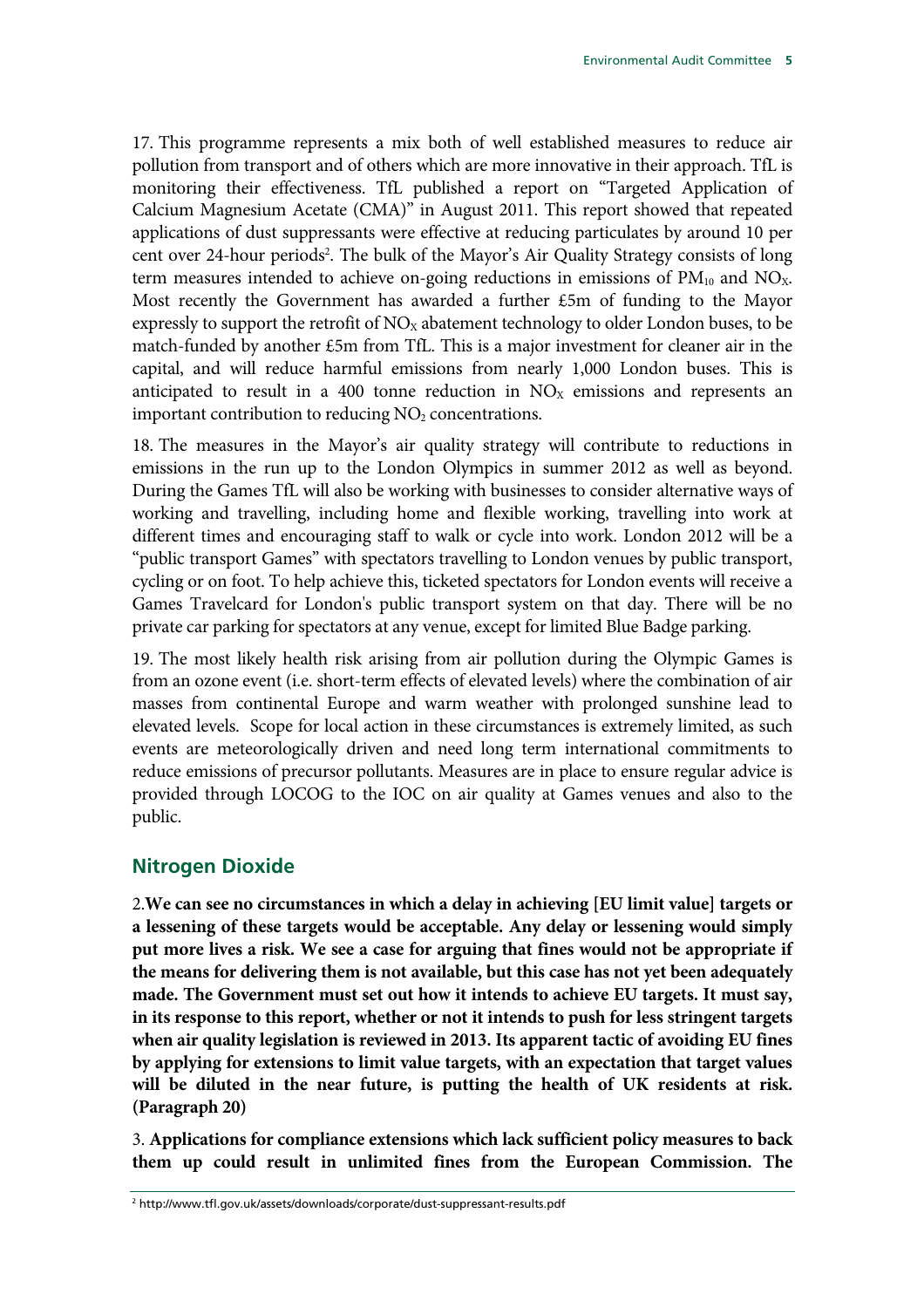## **Government must now embark on a strategy that aims to achieve air quality targets. (Paragraph 21)**

20. The most compelling evidence about health impacts of air pollution remains around particulate matter. The Government is committed to working towards compliance with EU air quality standards; but it will be important to ensure that a focus on reducing  $NO<sub>2</sub>$ concentrations does not distract from efforts to reduce particulate pollution for which there is greatest confidence in the health benefits that will result.

21. Compliance deadlines in EU legislation have generally taken account of what planned measures are expected to achieve. In the case of  $NO<sub>2</sub>$ , the underperformance of vehicle abatement technologies across the EU has meant that whilst compliance has been achieved across large parts of the UK, progress towards compliance along a significant proportion of our roads, especially in urban areas, is much slower than anticipated.

22. The Government has published air quality plans setting out both the national and local measures that will help to reduce  $NO<sub>2</sub>$  concentrations and how quickly compliance with the limit values for  $NO<sub>2</sub>$  can be achieved. These plans illustrate the significant challenge there is in identifying reasonable and proportionate measures that will provide further acceleration in progress towards the  $NO<sub>2</sub>$  limit values in our urban areas. They also show the uncertainties regarding the effectiveness of some Euro standards in reducing  $NO<sub>x</sub>$ emissions which in turn affects the availability of measures. Given that the procedure for seeking time extensions and submitting air quality plans is explicitly laid down in the Directive, the Government does not agree with the implication of the Committee's recommendation that to invoke these provisions would be unacceptable. However, since the Directive was adopted, it has become clear that even the extended compliance date of January 2015 is inadequate, not just for parts of the UK, but also for parts of many other EU countries.

23. The Government stated in its response to the European Commission's informal consultation on its review of air quality legislation that it supports further EU ambitions to reduce health and environmental impacts of air pollution. This further ambition would need to reflect wider environmental and economic goals to promote sustainable economic growth. These actions should be linked especially with climate change targets in the long term. However, there was never an intention for any of the deadlines to force measures that would impose disproportionate costs on society. Deadlines for attainment of limit values must reflect both the availability of measures and the affordability of implementation relative to the benefits.

24. The Committee is not correct to say that Government has no measures in place to achieve  $NO<sub>2</sub>$  limit values The Government's air quality plans describe a significant number of measures that will contribute to reductions in emissions in air pollutants. For transport these initiatives include:

- over £400m for measures to promote the uptake of ultra-low carbon vehicle technologies;
- a £560m Local Sustainable Transport Fund to provide funding for local authorities to support sustainable travel;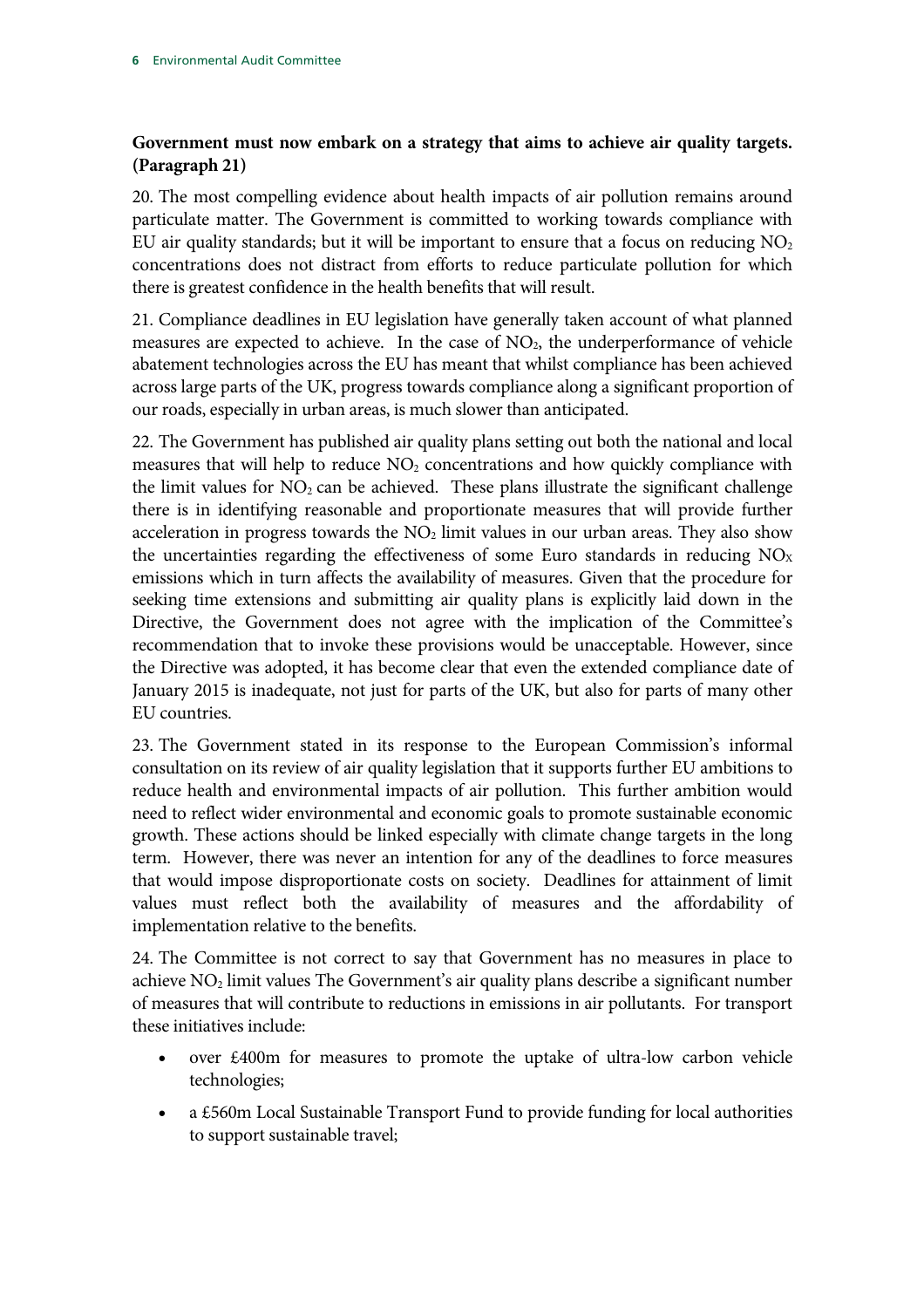- a £47m Green Bus Fund which has enabled bus operators and local authorities in England to purchase around 540 new low carbon emission buses which will be in operation by March 2012;
- Building air quality requirements into rail franchise specifications; and supporting a rail electrification programme which will see diesel trains replaced with zero emission electric trains on the Great Western Main Line, various lines in the North West of England, and the Manchester–Leeds–York TransPennine route;
- Using taxes to encourage uptake of cleaner vehicles, including reduced pollution certificate discounts for buying heavy duty vehicles meeting Euro standards that are not yet mandatory;
- Sustained investment in public transport including national and local support for bus operators, making them a viable alternative to car travel (around £2.5bn in 2010);
- Sustained investment to promote cycling, walking and other sustainable transport including improving traffic flow on strategic roads through active management of sections of the motorway network at busy times;
- Arguing internationally for tighter  $NO<sub>X</sub>$  limits for aircraft beyond those agreed in 2010, to require new aircraft engine types from 2014 to be cleaner and phasing out the build of older, less clean types by 2012.

25. The Government recently announced further funding to support emissions reductions from public transport, including £20m for a third Green Bus Fund and £5m for retrofitment of older buses with  $NO<sub>X</sub>$  abatement equipment in London. The Government has also made significant efforts to tackle both carbon and air quality impacts through, for example, long term investment in measures to reduce the carbon impacts of energy production and domestic and commercial heating. These projects represent many billions of pounds worth of investment and should lead to substantial improvements in air quality over the next 20 to 30 years.

26. The Government continues to investigate measures to improve air quality including the feasibility and effectiveness of Low Emission Zones (see response to recommendation 10).

4. **In the event of a third runway being developed at Heathrow, compliance with NO2 limits would be impossible. ..... However, for the Government to make the case that compliance with EU air quality limits throughout Greater London will be maintained beyond 2015, their application for an extension to meet EU limit values, the forthcoming Sustainable Framework for UK Aviation and the forthcoming Aviation National Policy Statement must contain an explicit prohibition of a third runway at Heathrow. (Paragraph 22)**

27. As the Committee's report notes, the Coalition Government stated in its Programme for Government that it would cancel the third runway at Heathrow. The National Infrastructure Plan (NIP), published on 29 November 2011, made a commitment that the draft aviation policy framework would "explore all the options for maintaining the UK's aviation hub status, **with the exception of a third runway at Heathrow"** (emphasis added). The Government has therefore made absolutely clear its opposition to a third runway at Heathrow.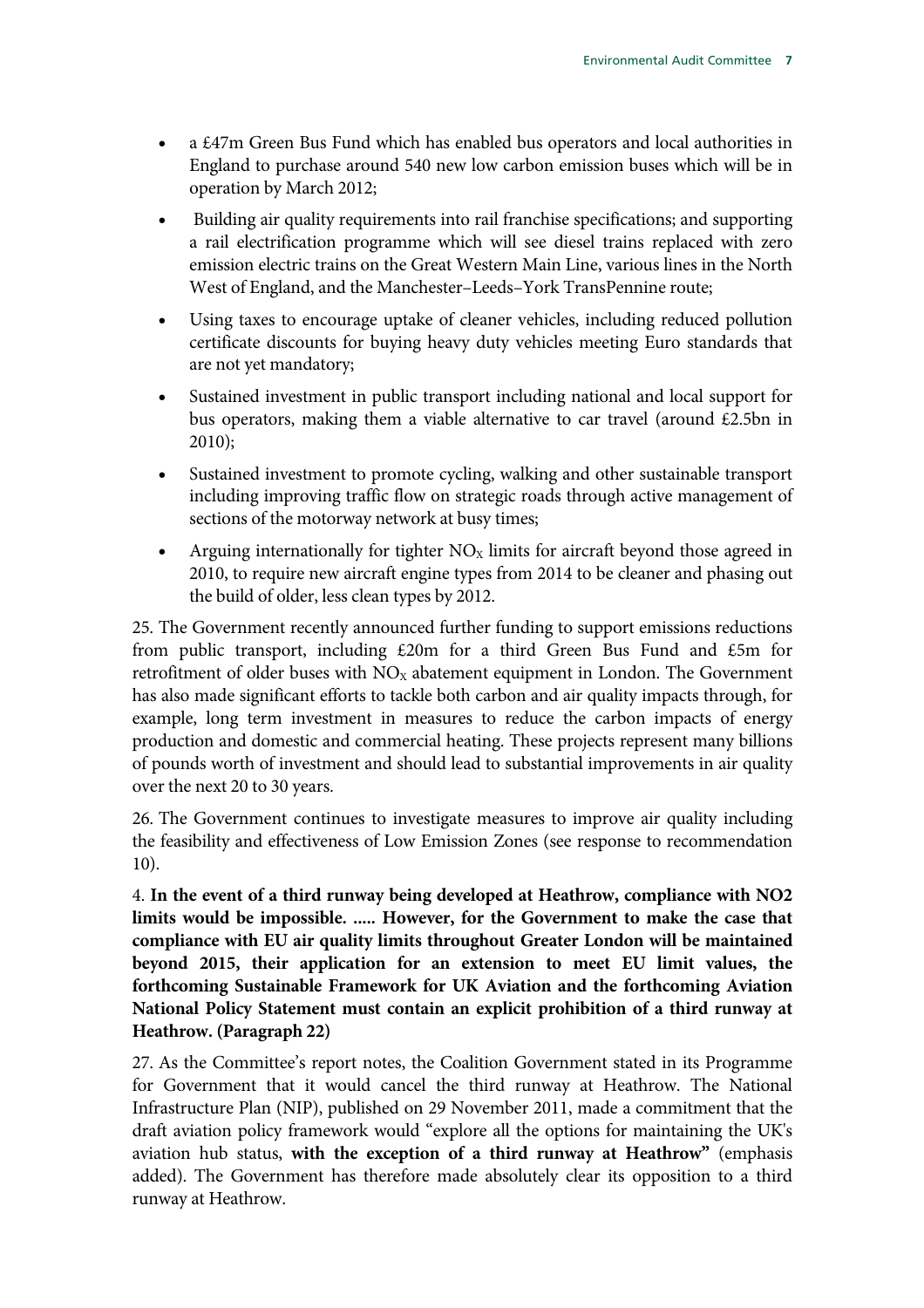# **The priority given by Defra**

5. **Defra must include progress towards achieving EU air quality targets for particulate matter and nitrogen dioxide in its business plan at the next update. If these targets are not included, we expect the Minster for Government Policy to report on why this is the case and what discussions he has had with Defra on this during his review of their business plan. (Paragraph 26)**

28. As has already been stated in Defra's evidence to the Committee, the fact that air quality is not explicitly mentioned in the Defra Business Plan, published in May 2011, does not in any way reflect a lack of importance attached to air quality nor to its significance as a cross government issue. Departmental Business Plans are intended to set out structural reforms, rather than every policy responsibility or work programme led by the Department. Interest and responsibility for air quality and its public health impacts spans several Government Departments, including the departments of Transport, Communities, Health, and Energy and Climate Change. However, we will give further consideration to the Committee's recommendation as part of the review of our Business Plan during 2012.

## **Joined up policy**

6. **The Government should produce an action plan setting out how air quality is to be considered in policy development across Government, to encourage co-benefits with other policies, to discourage policy conflicts and to assess the impacts of consolidating air quality regulations. It should establish a ministerial group to oversee and ensure adherence to the action plan. The Cabinet Office, because of its role in directing policy across departments, should take the lead in implementing this. (Paragraph 30)**

29. Defra leads a cross departmental programme board with officials from Departments with an interest in air quality. Departments that have been represented to date include the Department for Transport, the Department for Communities and Local Government, the Department for Health, the Department for Energy and Climate Change, the Department for Business Innovation and Skills, and Cabinet Office. This Board meets several times a year and covers policy delivery on air quality, industrial pollution, noise and nuisance, and local environmental quality. Minutes of the Board meetings are made available to interested stakeholders. The Board provides advice on air quality strategy and cross cutting issues. The Board considers co-benefits with other policies and seeks to minimise or mitigate policy conflicts. Defra also works very closely with other Government Departments to maximise the benefits of those departments' policies where these can impact upon air quality, including transport, energy and climate change and planning policy.

30. The Government assesses the impacts of policy measures on air quality in line with the Treasury Green Book guidance on economic appraisal. Supplementary guidance on appraising air quality impacts prepared by the interdepartmental group on costs and benefits led by Defra is also applied, where feasible, when assessing the impact of policy proposals for their effect on air quality.

31. Defra leads on the coordination and delivery of air quality strategy and has the necessary policy and scientific expertise to oversee this. Defra Ministers work closely with Ministers in other Departments to resolve policy conflicts and to ensure policy measures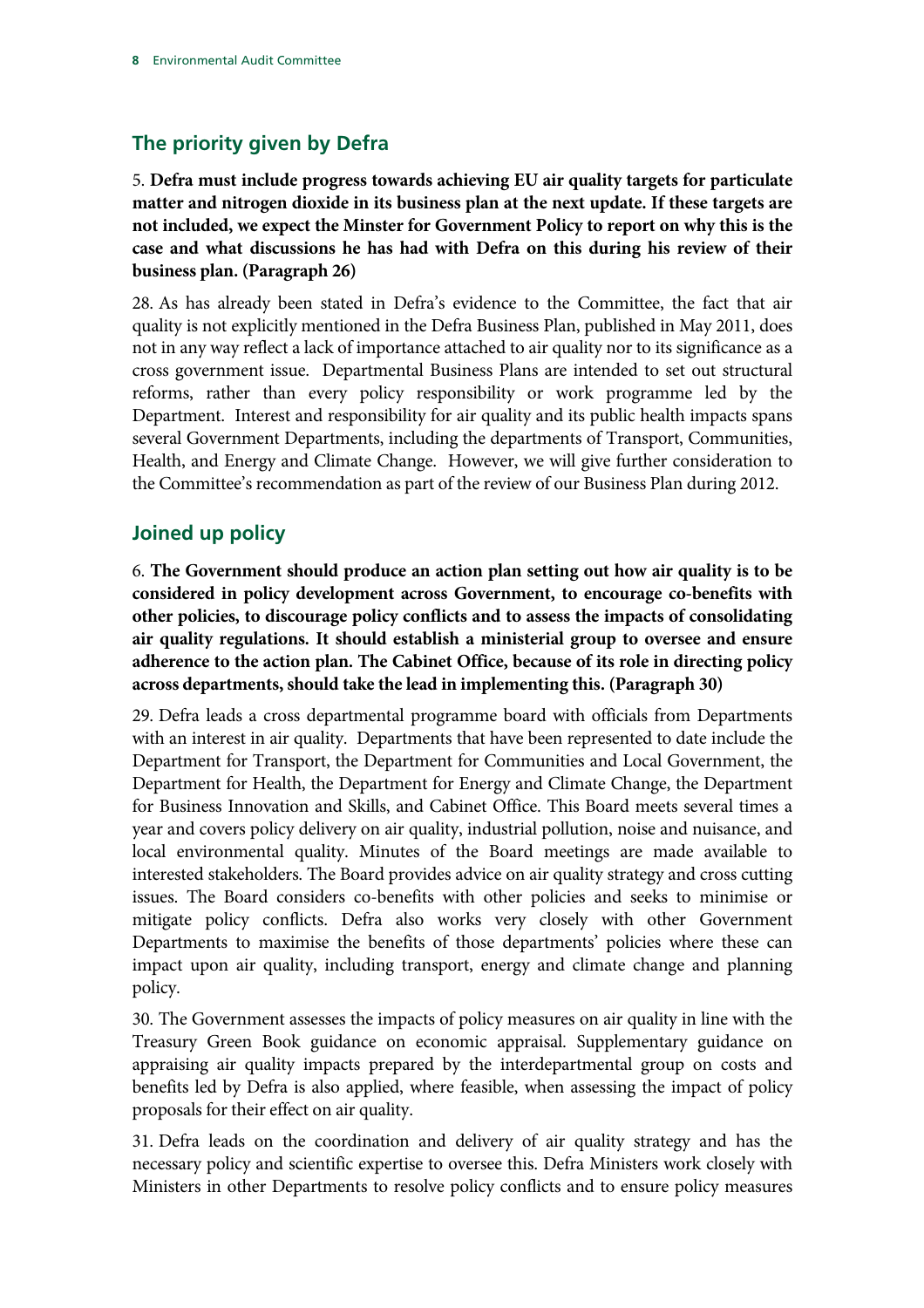are aligned to benefit air quality and other environmental priorities. Ministerial decisions affecting air quality are taken into account through the Home Affairs Cabinet Committee. The Government is not convinced by the Committee's recommendation that it is necessary for Cabinet Office to lead on implementation. This would only lead to additional layers of bureaucracy given the existing mechanisms for coordination between departments.

## **Support for local authorities**

7. **The Government must engage with local authority leaders to set out clearly the risks of failing to act on improving air quality. It must help local authorities to join up thinking across their departments to help identify where conflicts arise and where improvements can be made. This needs to be done in a way that influences decisions taken by local enterprise partnerships and planning authorities and takes account of new public health reforms. Government engagement with local authorities also needs to address establishing a national framework for low emissions zones and a public awareness campaign. (Paragraph 37)**

32. Defra works very closely with local authorities to provide advice on how they can improve local air quality and what measures are likely to be most effective. Defra publishes substantive guidance on the duties local authorities have with respect to local air quality management and in particular on action planning and measures to improve air quality. There are many examples of local authority best practice in air quality and of local authorities working across responsibilities and tiers of local government. Defra is working to ensure these examples are promulgated widely, so that other authorities can learn from these and adapt them for their own areas. There is scope for further improving delivery; and Defra has commissioned research into the effectiveness of local authority action planning, with a view to consulting in 2012 on improvements to the delivery of air quality action plans and air quality measures. We will also consult on changes to regulations on air quality, so that national objectives and EU limit values are properly aligned and local authorities have clarity on their obligations.

33. During 2011 Government allocated just over £3m of air quality grant funding to English local authorities to support measure to improve air quality. This included funding to investigate the feasibility of low emission zones; to support the implementation of low emission strategies; to support awareness raising; and to support other air quality measures.

34. We agree with the Committee that it is important local authorities are actively engaged in the delivery of public health reforms and in raising public awareness on air quality. There are several examples of local authorities that have introduced public awareness campaigns on air quality; many of these have benefited from Defra Air Quality Grant support. Defra and DfT have also worked closely with local authorities to understand their appetite for further action on low emission zones and to provide advice and support on feasibility studies. More is said of this in response to recommendation 10 on a national framework for low emission zones.

8. **A blanket approach of transferring EU fines to those local authorities failing to meet air quality targets would be unfair. The causes of poor air quality are often beyond an individual authority's control. ... Transferring EU fines to local authorities might help to deliver air quality improvements but, if it pursues this, the Government must**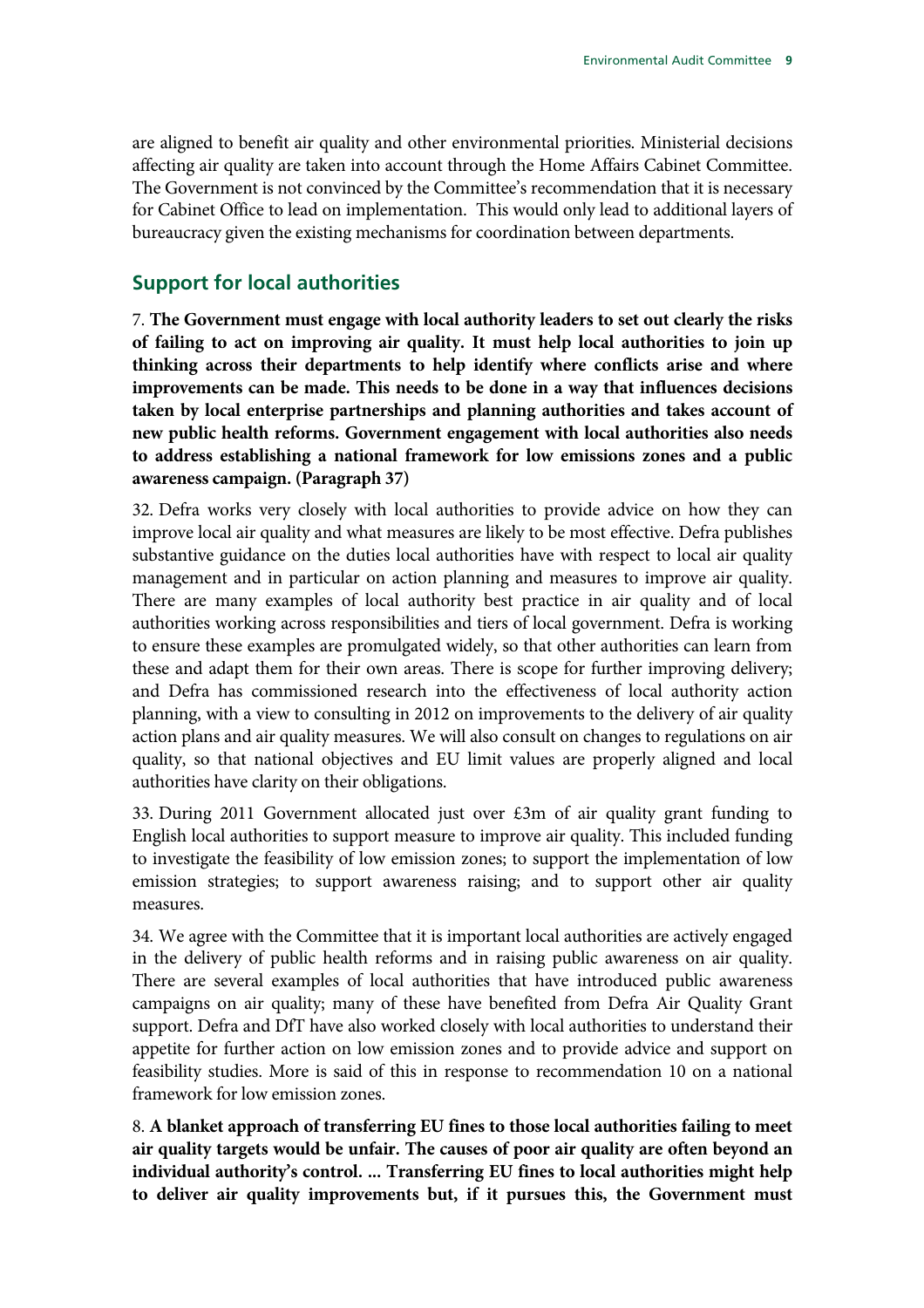**establish a mechanism where it only passes on a share of fines proportionate to a local authority's ability to influence local air quality. Many of the causes of poor air quality arise from policies for which central Government is responsible. Otherwise, the process is likely to result in lengthy and costly legal battles, and risks being seen simply as cutting local government financial support. Before it does this, the Government needs to assess the resource requirements of individual local authorities, depending on their circumstances, to be able to deal efficiently with the air quality challenge at a time of squeezed budgets. (Paragraph 39)**

35. The Localism Act 2011 gained Royal Assent on 15 November 2011 and provides a substantial and lasting shift in power away from central government and towards local people. The Government has given public authorities more powers and freedoms to conduct their business and deliver services to the public. This includes a major reduction in the "oversight" role of central government. Given this increased flexibility, public authorities must, therefore, accept responsibility for the consequences of their actions or inaction.

36. Part 2 of the Localism Act introduces a discretionary power for a Minister of the Crown to require a public authority to pay some, or all, of a Court of Justice for the European Union financial sanction, where the public authority has demonstrably caused or contributed to that sanction. This corrects a previous misalignment in accountability, and provides an incentive for public authorities to meet their obligations and avoid any financial sanctions falling on UK taxpayers. The expectation is that the risk of fines on the UK (and therefore the risk to public authorities) will be significantly reduced as a result.

37. The Government agrees that a blanket approach to the handling of infraction fines (should any arise) is unfair and it does not support such an approach. Costs would only be incurred by those public authorities that had responsibility to comply, had demonstrably caused or contributed to the financial sanction, and had previously been designated under section 52 of the Localism Act for the infraction case in question. Only actions or omissions after designation can be taken into account.

38. In the unprecedented situation that the UK is fined in relation to an infraction, that an authority has been previously designated for the infraction case and that the Minister wishes to use the powers in Part 2, then an independent advisory panel must be formed to provide advice on fair apportionment of responsibility and costs (Section 53 of the Localism Act). The Minister must have regard to an authority's ability to pay (Section 55).

39. The Act also includes a duty for the Secretary of State to consult upon and publish a policy statement setting out the arrangements for the application of powers relating to EU financial sanctions. The Department of Communities and Local Government is consulting on a draft policy statement which includes key principles of transparency in decisionmaking and of no surprises should the powers be used<sup>3</sup>.

40. In principle, the provisions in the Localism Act could be used to pass on to local authorities fines handed down to the UK in respect of breaches of air quality legislation. However, the UK would want to work closely with relevant local authorities to ensure appropriate action is taken where this is necessary and to avoid infraction fines occurring in the first place. The powers in the Localism Act are intended to encourage the avoidance

<sup>3</sup> http://www.communities.gov.uk/publications/localgovernment/part2localismact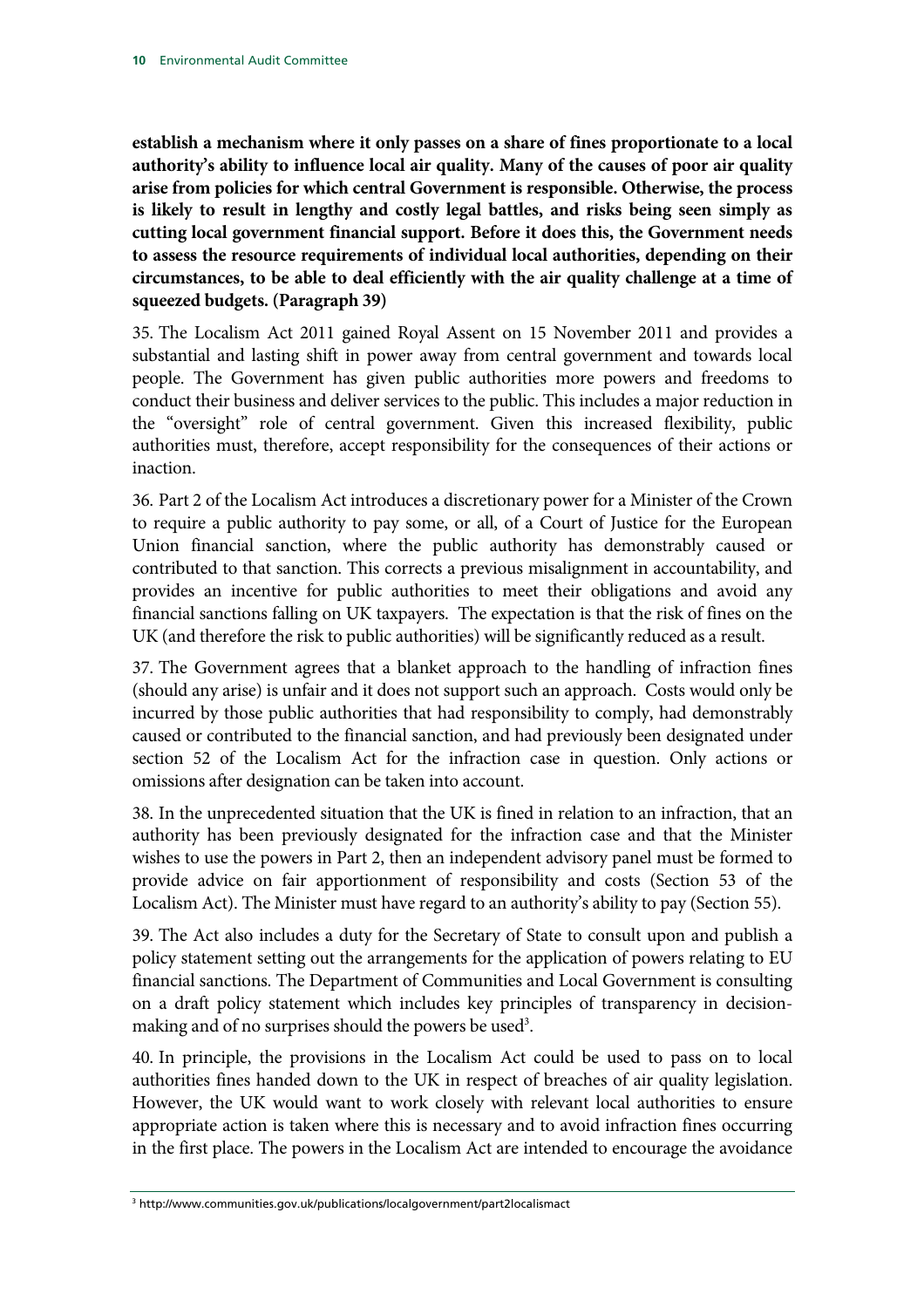of any fines and the UK Government intends to work not to be in a position where it would have to consider their use.

#### **Health reforms**

9. **The Government must take full advantage of public health reforms to improve local authorities' abilities to improve air quality. In particular the Government should introduce indicators to measure public health improvements from better air quality in its public health reforms. (Paragraph 41)**

41. The Government set out its proposals for a radical new approach to public health in the White Paper, "Healthy Lives, Healthy People", published at the end of 2010. This outlined the Government's commitment to protecting the population from serious health threats; helping people live longer, healthier and more fulfilling lives; and improving the health of the poorest, fastest.

42. At a national level, it is proposed that, subject to passage of the Health and Social Care Bill, a new dedicated public health service, Public Health England, will be set up as an Executive Agency of the Department of Health (incorporating the functions of, among other public health bodies, the Health Protection Agency). This will strengthen the national response on emergency preparedness and health protection, and provide a strong hub for evidence, information and evaluation, supporting local efforts. The proposals also set out a new strategic outcomes framework for public health at national and local levels, based on the evidence of where the biggest challenges are for health and wellbeing, and the wider factors that drive them. Based on the significant public health impact from particulate air pollution, the consultation on the outcomes framework proposed that life vears lost from particulate air pollution, as measured by fine particulate matter ( $PM<sub>2.5</sub>$ ), be considered as an outcome indicator in the framework.

43. Defra has a strong interest in the outcomes framework given the shared priorities and in particular the focus on action that best reflect the 'causes of the causes' of health and inequalities in health. Defra officials have worked closely with DH and have influenced the development of the White Paper and the indicators. The Government published the Public Health Outcomes Framework on 23 January 2012. This framework includes an indicator for air quality relating to the mortality effect of man-made particulate air pollution measured as fine particulate matter,  $PM_{2.5}$ . This is likely to be of considerable value in promoting air quality at local level and to supporting local authority action to improve air quality and public health. Inclusion of this indicator will enable Directors of Public Health to prioritise action on air quality in their local area to help reduce the health burden from air pollution. Defra is working with DH to ensure the benefits from this indicator are realised by local authorities. This includes working with local authorities to ensure they are able to articulate locally the impacts of air quality in ways that are meaningful to the public. We expect this framework both to help raise awareness of the importance of air quality in public health locally and to support local authority action to improve air quality.

#### **Low emission zones**

10. **As a matter of urgency, the Government must set up a national framework for low emission zones to establish a recognised standard for emissions and vehicle**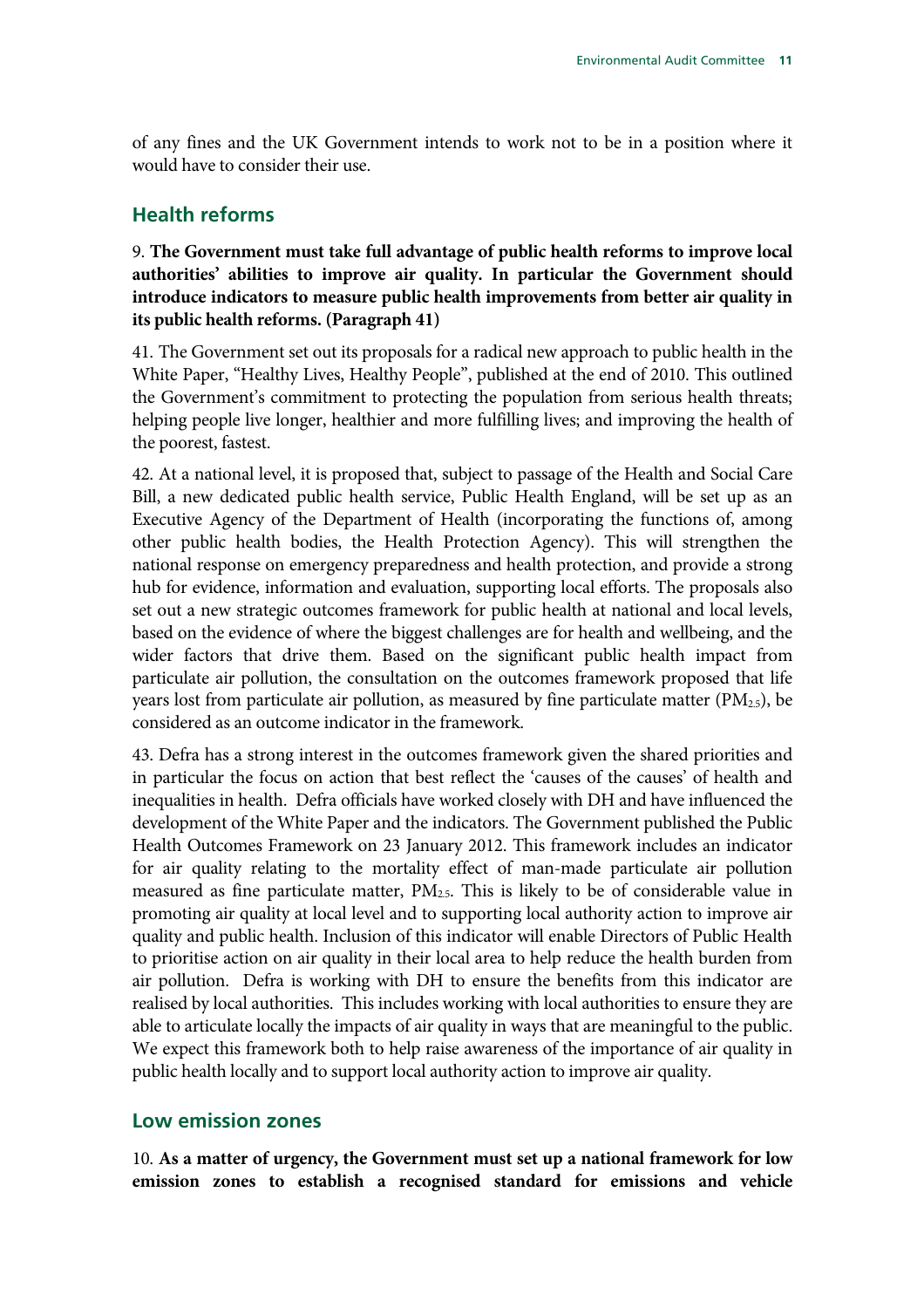#### **identification, supported by a national certification scheme of retrofit technologies. (Paragraph 46)**

44. The Government is investigating the feasibility and effectiveness of a national framework to support low emission zones and a national certification scheme of retrofit technologies. As the Committee acknowledges, a number of Euro standards for different vehicle types have failed to deliver the anticipated emissions reductions for  $NO<sub>x</sub>$  although they remain effective for particulate matter. Low emission zones are aimed at seeking reduced emissions through a combination of increased uptake of newer vehicles (with lower emissions), and through encouraging operators to retrofit pollution abatement equipment to older vehicles. It is therefore essential that lessons are learnt from this and current best practice in implementation of LEZs so that any measures introduced can be relied upon to have desired outcomes.

45. In its air quality plans for NO2, submitted in September 2011, Defra set out modelled scenarios for low emission zones in London and other major towns and cities in England. These assumed that all heavy duty vehicles (ie HGVs and buses) would have to meet at least Euro IV standards in order to enter the authorities concerned. Due to emerging evidence on the performance of some Euro standards with respect to real world  $NO<sub>X</sub>$ reductions, there are some uncertainties in our assessment of the absolute emission reductions some Euro standards would bring, as well as of future NO<sub>2</sub> concentrations. This particularly applies to the effectiveness of, Euro V standards in urban areas. Defra is therefore working quickly to update the assumptions on emissions to reduce the uncertainty in our analysis. However, these hypothetical scenarios did suggest that, on the basis of existing emissions assumptions, the introduction of low emission zones could bring four additional air quality zones or agglomerations into compliance by 2015 (on top of the 17 already expected to come into compliance by 2015) and significantly reduce the gap to compliance in other zones where it was applied.

46. Euro standards have in general been effective at reducing emissions of regulated air pollutants from road vehicles, and technological advances have enabled their tightening over time. The Euro 5 emissions standard, which is now mandatory for new cars and vans, delivers a major step change in diesel exhaust particle emissions, by setting a limit on the number of solid particles emitted. This will reduce emissions by 99% relative to previous diesel vehicles. The forthcoming Euro VI standard will deliver similar improvements in exhaust particle emissions from diesel buses and lorries.  $NO<sub>X</sub>$  emissions from diesel vehicles in both urban and extra-urban conditions have not, however, reduced significantly as a result of the Euro standards to date. In addition to tightening diesel  $NO<sub>x</sub>$  limits significantly, the Euro VI standard for lorries and buses includes specific measures to ensure that  $NO<sub>x</sub>$  emissions are controlled across the range of operating conditions. Similar provisions for cars and vans are being developed for implementation through Euro 6. International standards for the certification of retrofit emissions control systems are also being developed. It is important that retrofit systems are effective in real-world operation and also that development and approval costs do not prevent emissions control suppliers bringing such systems to market. The adoption of international standards will help deliver these objectives. The Government is supportive of, and fully engaged in, the continued development of Euro standards and international standards for approval of retrofit systems.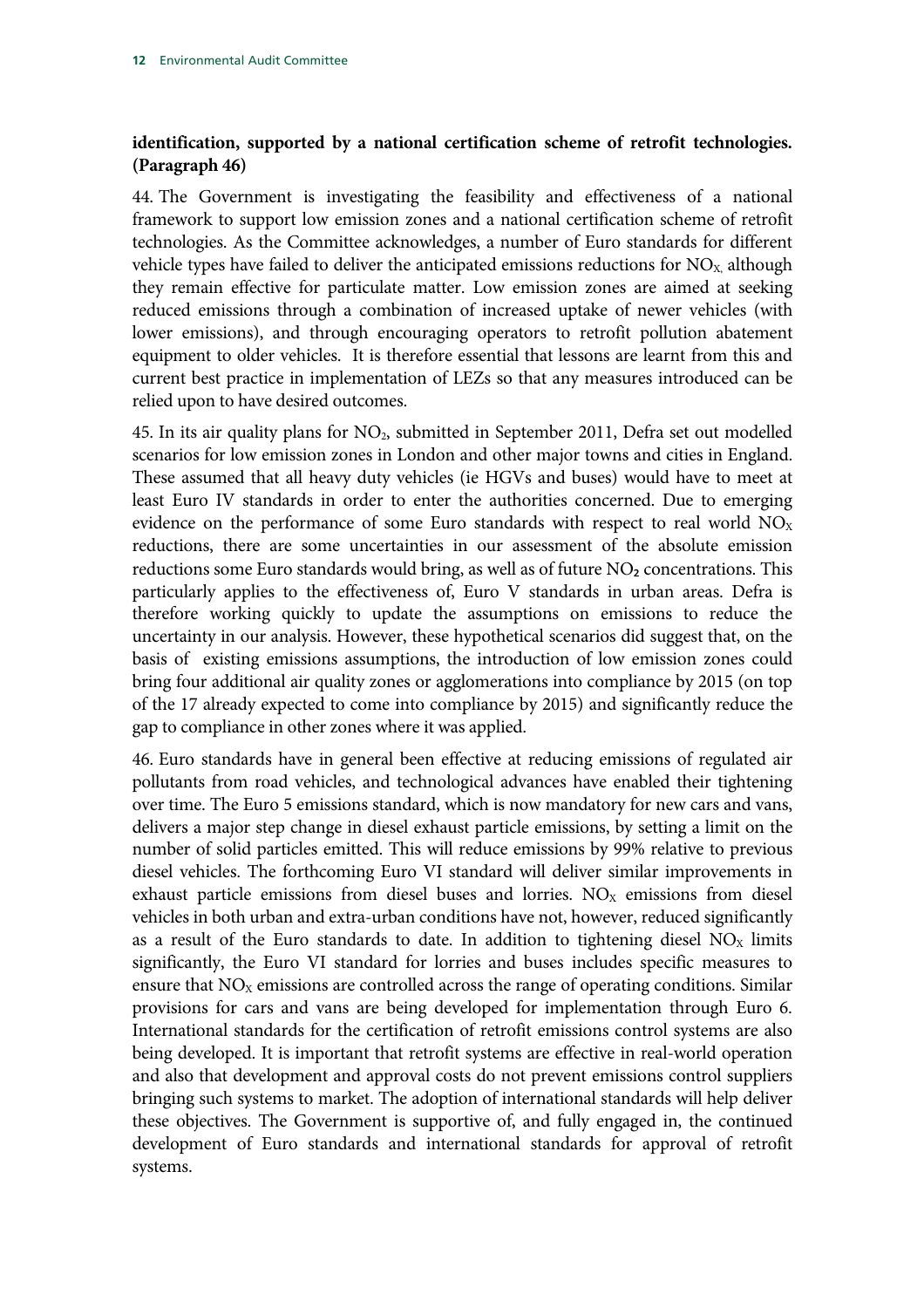47. In order to support our investigation of the feasibility of a national framework to support low emission zones Defra commissioned research to investigate the feasibility of developing a certification scheme for technology retrofitted to heavy duty vehicles to abate  $NO<sub>x</sub>$  emissions. This work was conducted in collaboration with a number of stakeholders including the Environmental Industries Commission, the Freight Transport Association, the Road Haulage Association, local authorities (including the GLA and TfL) and the Department for Transport. The purpose of this research was to fill evidence gaps on the abatement equipment available to control vehicle  $NO<sub>x</sub>$  emissions and on the arrangements necessary for administration and enforcement of any scheme to support low emission zones nationally. The results of this research were published in November 2011<sup>4</sup>. The work will be used to inform decisions on establishing a national certification scheme for retrofit technologies to support local authorities wishing to introduce low emission zones or similar measures to control transport pollution.

48. As stated in our response to the previous EAC report on Air Quality, decisions on the introduction of low emission zones must be made at local level by local authorities. They have the appropriate powers to introduce low emission zones and are best placed to determine the extent and target of such measures in terms of the areas and vehicles affected. Defra has met with or consulted local authorities modelled in the hypothetical scenarios set out in its air quality plans for  $NO<sub>2</sub>$ , to review the local appetite for low emission zones and similar measures. These preliminary discussions indicated that whilst there was some interest in low emission zones there were also a number of reservations and concerns from local authorities.

49. They particularly recognised that LEZs were not a panacea and had to be seen in the context of what was needed to support the local economy and amenity of an area and as part of a suite of measures to improve air quality and public health. The main concerns cited by local authorities during consultations have been:

- Availability of funding to cover costs of implementation and enforcement, especially if a scheme such as in London was considered;
- Uncertain or limited local political support and public buy-in to measures which might appear to be road charging or congestion charging even if they do not affect private car users;
- The effectiveness of LEZs at reducing levels of NO<sub>2</sub> (most local authority Air Quality Management Areas have been declared for this pollutant);
- Concerns over economic impact or loss of business—over whether shoppers or freight would go to another nearby town or city where they are not penalised for having more polluting vehicles;
- Impacts on small firms and local hauliers compared to national carriers;
- Concerns over implications for local bus operators who might find the cost of compliance too expensive and leave the market.

Despite these concerns local authorities also recognised advantages in a national framework and certification scheme if they were to introduce LEZs. Some local authorities that were consulted thought that it would create a level playing field and make

<sup>4</sup> http://uk-air.defra.gov.uk/reports/cat09/1111241413\_29600\_DeNOx\_Final\_Report\_i4.pdf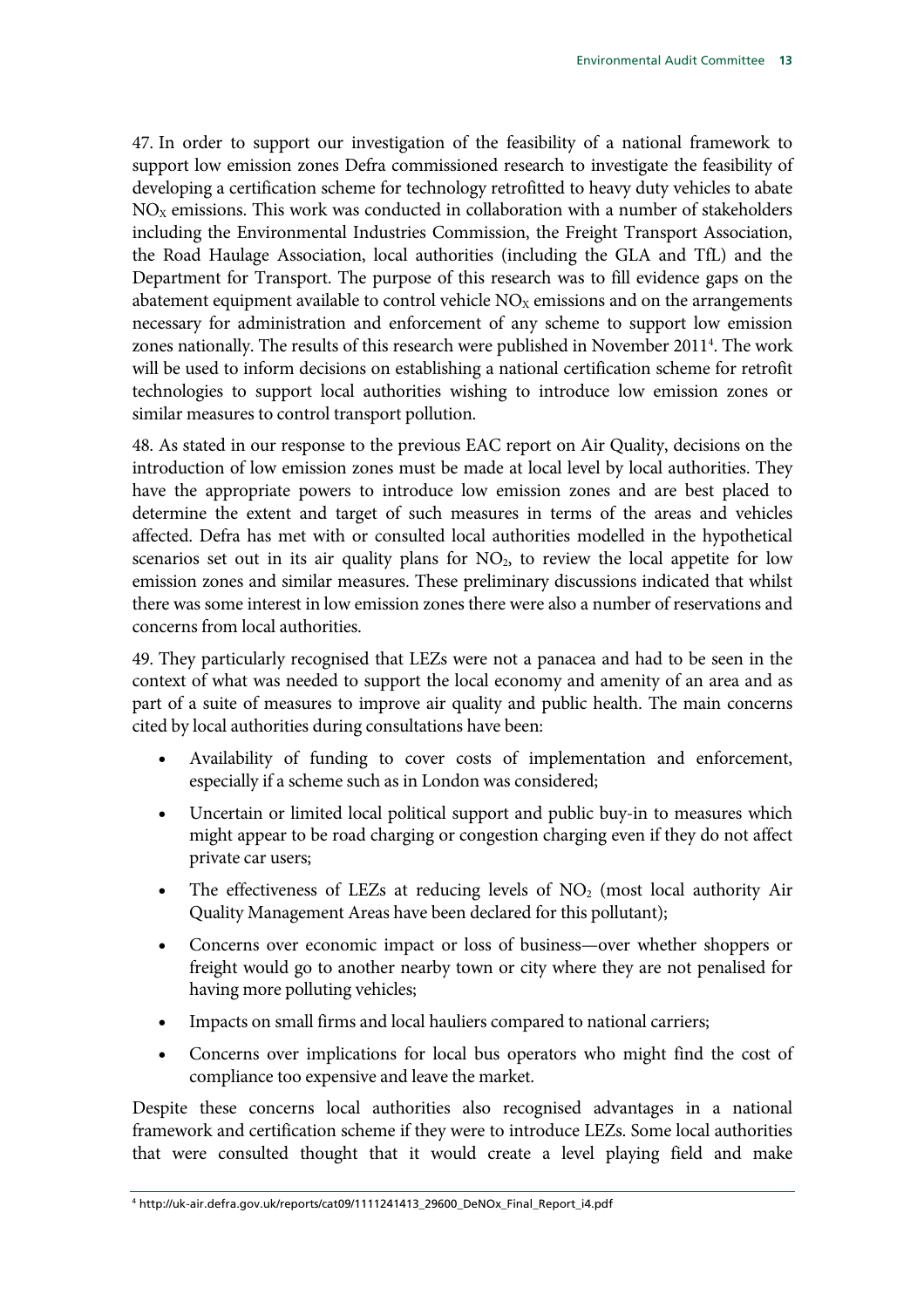implementation easier locally. They also thought it would also help raise the profile of air quality and the health impacts so as to encourage support for low emission zones and other actions to improve air quality.

50. As part of its air quality grant programme for 2011–12 Defra has committed over £500,000 to support a number of local authorities to carry out feasibility studies or investigations into low emission zones. We are actively working with these local authorities to support their investigations. As well as being of value for local decisions on air quality the findings will be helpful to further inform work on a national framework.

51. As indicated above, low emission zones have the potential to improve air quality but also can represent significant cost burdens to local authorities, government agencies and most importantly vehicle operators. An impact assessment carried out in 2011 suggested that whilst these measures may represent the most cost effective approach to reducing  $NO<sub>X</sub>$ emissions (noting the uncertainties in emission factors), the cost to industry were still significant. Decisions on introducing these measures cannot therefore be taken lightly and must be considered on the basis of sufficient evidence regarding effectiveness and local appetite. Defra and DfT will continue this work in 2012 to identify the best way forward.

### **Increase public awareness**

11. **The costs to society from poor air quality are on a par with those from smoking and obesity. A public awareness campaign would be the single most important tool in improving air quality. It should be used to inform people about the positive action they could take to reduce emissions and their exposure. It should also be used to provide an impetus for action in local authorities to deliver more joined up thinking on achieving air quality targets. The Government should provide Defra with the means to launch such a campaign. This could be done in collaboration with existing campaigning groups, to ensure maximum cost effectiveness and coverage. (Paragraph 52)**

52. The Government agrees that the costs of poor air quality on long term health and mortality are significant. Substantial progress regarding our understanding of the health impacts of air pollution has been made since the Committee's first report in 2010 and the Government's response in November 2010.

53. In December 2010, the Committee on the Medical Effects of Air Pollution (COMEAP) published a report which provided estimates of the effects of particulate pollution (measured as  $PM<sub>2.5</sub>$ ) on mortality in the UK<sup>5</sup>. This report has been particularly important in developing a means of expressing these effects. It estimated that in 2008 particulate pollution (as  $PM_{2.5}$ ) had an effect on mortality in the UK equivalent to 29,000 deaths associated with a loss to the population of 340,000 years of life. However, COMEAP considered it very unlikely that this represented the actual number of individuals affected. Nor did it think it likely that all deaths in 2008 were affected by air pollution. The major mortality effect of air pollution is on deaths from cardiovascular disease; and it is likely that air pollution acts as a contributory factor—along with many others—in affecting mortality. COMEAP therefore speculated that the number of cardiovascular deaths in 2008 (approximately 200,000) is more likely to be the maximum number of early deaths to which air pollution contributed a part. COMEAP also estimated that a reduction of  $1\mu\text{g/m}^3$ 

<sup>5</sup> http://www.comeap.org.uk/documents/reports/128-the-mortality-effects-of-long-term-exposure-to-particulate-air-pollution-in-theuk.html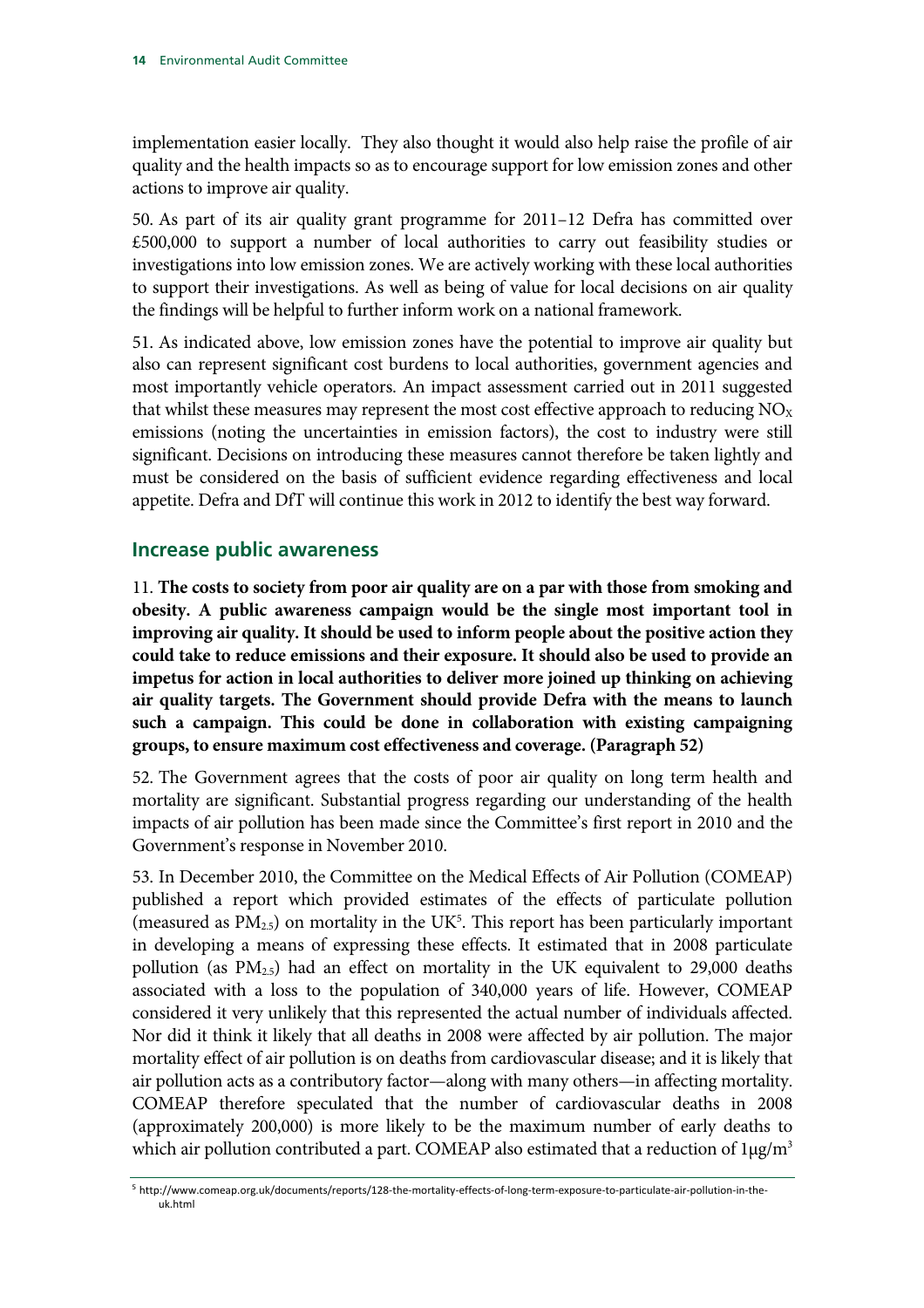in the annual average population-weighted concentration of fine particulates would result in a saving of approximately 4 million life-years over the following 106 years, associated with an increase in average life-expectancy from birth of around 20 days.

54. COMEAP published in November 2010 a statement on the extent to which air pollution might play a part in the causation of asthma. This was underpinned by detailed reviews of the evidence base bearing on the topic.<sup>6</sup>

55. During the Committee's follow-up inquiry, COMEAP published its 'Review of the UK Air Quality Index',<sup>7</sup> http://www.comeap.org.uk/documents/reports/130-review-of-the-ukair-quality-index.htmlin which several recommendations were made proposing changes to the air quality index to reflect current evidence. In December 2011 Defra provided notification of changes to the Index, which were implemented in January 2012<sup>8</sup>. COMEAP's review and the revised bandings have enabled Defra to provide the public both with appropriate guidance on daily levels of air pollution, and with information on actions individuals can take to reduce the impacts on their health.

56. In addition to the above work by COMEAP, the Department of Health (DH) funded the Health Protection Agency to host a workshop to consider the available evidence on the possible effects on health of ambient levels of  $NO<sub>2</sub>$  and to develop research recommendations to enable a better understanding of the effects of this pollutant on health. The workshop brought together leading experts from the UK and mainland Europe (including the European Commission and the World Health Organisation) with officials from relevant Government Departments with policy or advisory responsibility in this area. The report of the workshop was published on 12 September 2012.<sup>9</sup> This workshop confirmed the many difficulties that remain in understanding the extent to which  $NO<sub>2</sub>$ contributes to the adverse health effects of mixtures of air pollutants, and put forward ideas for research that would help address this question. The work of COMEAP has significantly contributed to our understanding of the health impacts of air pollution and also their effective communication.

57. The Government strongly supports and welcomes campaigns to improve understanding of the public health impact of air pollution at local level and agrees that better public awareness is vital. There are already many locally-led campaigns to improve understanding and to encourage positive action to reduce emissions and exposure. Defra air quality grant funding has been used to support local authorities in such campaigns. For example the CityAir campaign led by the Corporation of London works with business in the Square Mile to raise awareness and encourage behaviour change to improve air quality. Another example of a local campaign targeted at a measure where individuals can take action to improve air pollution is that launched by the GLA in January 2012, aimed at encouraging drivers not to leave their vehicle engines idling while stationary. The Government has supported similar campaigns elsewhere in the UK and would like to see a wider range of organisations taking part in this activity and so raising public awareness of what individuals, businesses and public authorities can do themselves to improve air quality and to reduce their own impact. It is also essential to raise understanding of the

<sup>6</sup> http://www.comeap.org.uk/documents/statements/118-asthma-statement.html

<sup>7</sup> http://www.comeap.org.uk/documents/reports/130-review-of-the-uk-air-quality-index.html

<sup>8</sup> http://uk-air.defra.gov.uk/news?view=158

<sup>9</sup> http://www.hpa.org.uk/Publications/Radiation/CRCEScientificAndTechnicalReportSeries/HPACRCE026/